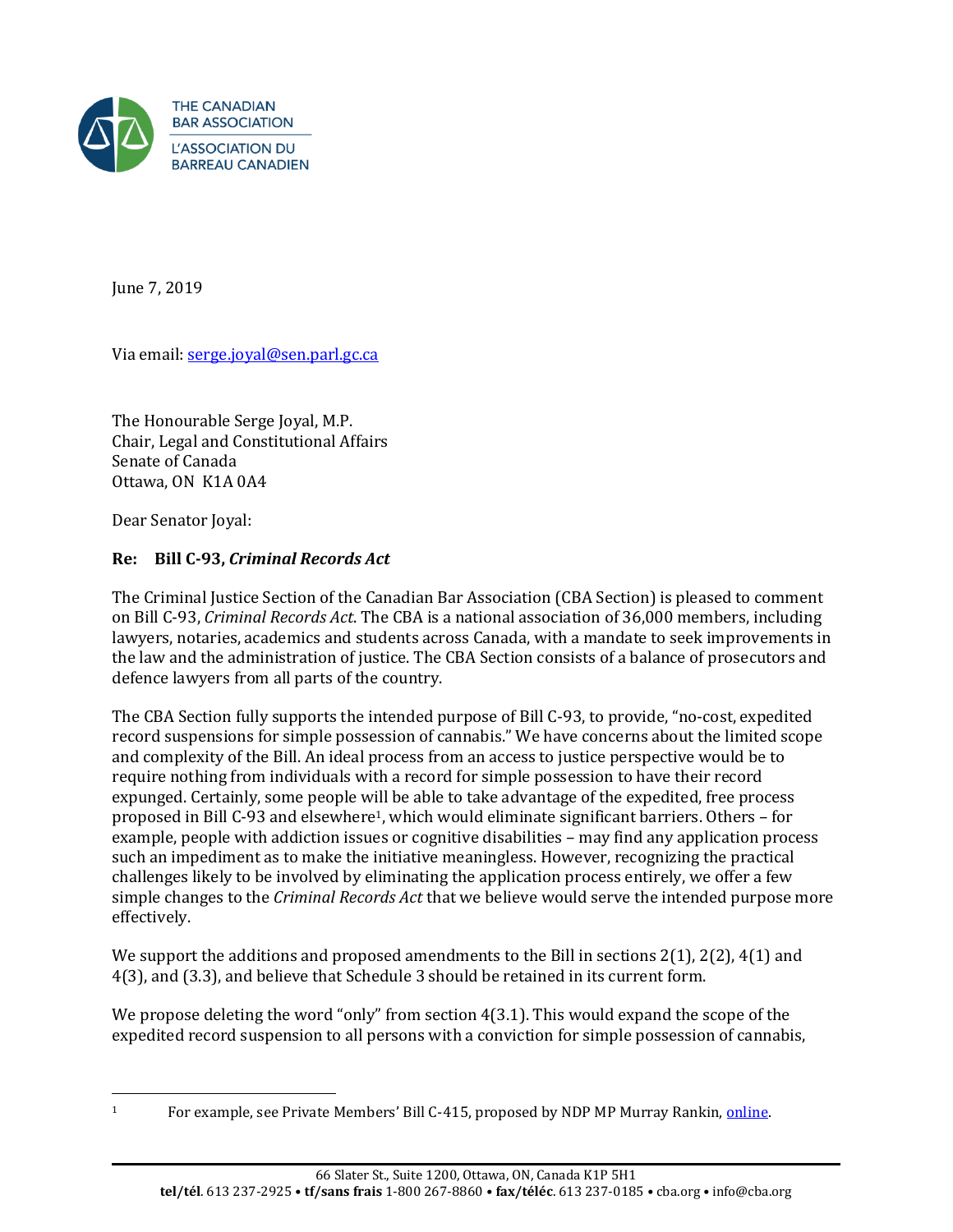whether they have any other unrelated criminal record or not. We also recommend deleting section 4(3.11) for the same reason.

The CBA Section suggests that all other provisions in the proposed Bill be deleted. Instead, we support an automatic process for record suspensions for this limited category of offences. A small change to the Record Suspension provision in Bill C-93 would have this effect:

#### *Record Suspension*

*4.1 (1) Subject to subsection (1.1), the Board may order that an applicant's record in respect of an offence be suspended if the Board is satisfied that*

*…*

#### *Record Suspension – person referred to in subsection 4(3.1)*

*(1.1) In the case of an application referred to in subsection 4(3.1), the Board through its designate as stated in Section 2.1(2), shall order the applicant's record in respect of any offence included in Schedule 3 be suspended.* 

We also suggest adding two sections similar to those below, to ensure that the stigma associated with convictions for these offences would be efficiently and effectively minimized.

### *Non-Disclosure of Record*

*No record in respect of a conviction for an offence included in Schedule 3 that is in the custody of the Commissioner or of any department or agency of the Government of Canada shall be disclosed to any person, nor shall the existence of the record be disclosed to any person.*

## *Purging of CPIC*

*The Commissioner shall remove all references to a discharge under section 730 of the Criminal Code or to a record of a conviction respecting offences included in Schedule 3 from the automated criminal conviction records retrieval system maintained by the Royal Canadian Mounted Police without delay.*

The CBA Section believes that, by implementing this automatic process to purge convictions as articulated in Schedule 3, the federal government would not need the other changes proposed in the Bill. All other convictions and record suspension applications could continue to be handled through the current process. To eliminate the need for transitional provisions, the Section suggests that this expedited process be applied to all applications immediately when the amendments come into force, whether the application is new or pending.

In our view, the onus on applicants in Bill C-93 is inappropriate. It purports to waive inquiries into an applicant's "conduct" but then requires applicants to prove that the conviction at issue is their only conviction. Now that Canada has accepted the legality of possessing up to 30 grams of cannabis for personal use, this question should be omitted. Bill C-93 seems intended to remove the stigma associated with these types of convictions, and this aspect of the bill would only perpetuate it.

The CBA Section appreciates the opportunity to comment on Bill C-93 and would like to add our support for more significant reforms to the *Criminal Records Act*. We believe that "pardons" should be available to a larger segment of the population convicted of criminal offences. Currently, the application cost is prohibitive for many Canadians, and it should be lowered.